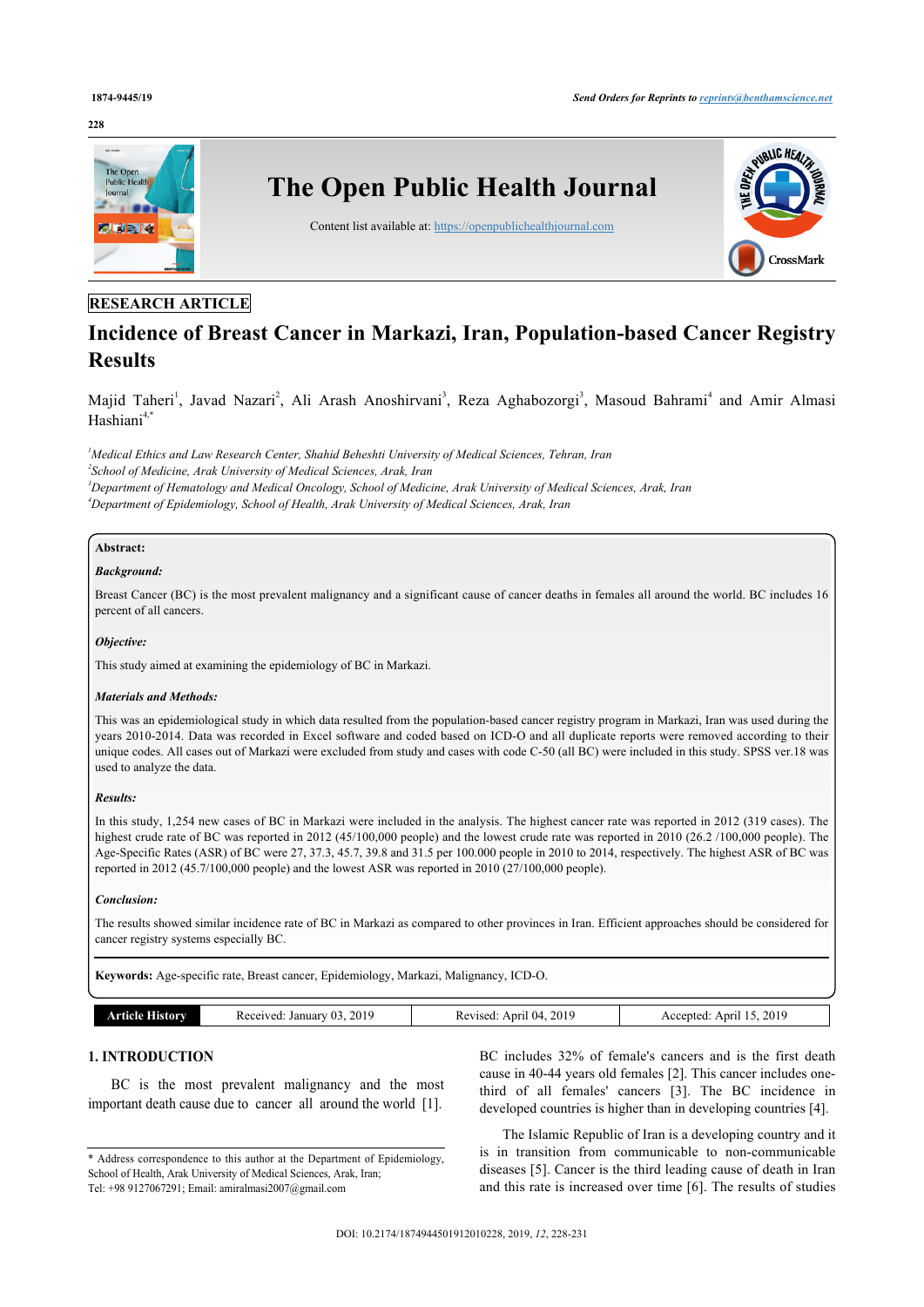showed that Iran was a middle BC prevalence country [\[7\]](#page-3-6). This cancer includes 16% of all cancers reported in Iran [[8](#page-3-7)].

The increasing rate of the incidence of various cancers is expected by increasing the life expectancy and aging index in Iran. Age pattern and incidence of BC have been considered less in the various studies in Iran. The distribution and incidence of BC are affected by regional and environmental conditions. Therefore, the BC incidence trend measurement is required in all regions. This study was conducted due to the lack of information about the incidence of BC in Markazi, Iran.

#### **2. MATERIALS AND METHODS**

#### **2.1. Study Design**

This is an epidemiological study in which data reportedby the population-based cancer registry program in Markazi of Iran was used during the years 2010-2014. Markazi is located in district 4, western Iran. Arak is the capital of this province. The population of Markazi is estimated at 1.14 million. The neighboring provinces of Markazi are Qom, Isfahan, Lorestan, Hamadan, Qazvin and Tehran.

#### **2.2. Data Collection**

The data reported fromthis study were extracted from population-based cancer registry national program. This program was conducted in 2014 in 11 provinces of Iran. This registry information was collected from various sources such as pathology reports, medical records center, death registry, and other sources (radiotherapy, chemotherapy, insurance, *etc.*). The data collection forms included questions such as demographic information, duration of cancer, location, cancer type, method of diagnosis, the exact location of tumor, the ICD-O code, location of metastasis and cancer stage. This data was obtained from the registration center. Data was recorded in Excel software and coded based on ICD-O and all duplicate reports were eliminated according to their unique codes. All cases out of Markazi provinces were excluded from study and cases with code C-50 were included in this study.

#### **2.3. Population Estimate**

The population of Markazi was 1,413,959 people (717,026 males and 696,933 females) in the census of 2016. The population of other years has also been estimated. The exponential (Geometric) growth formula was used as follows to estimate population over the years studied:

 $P_n = P(1+r)^n$ 

Where, Pn is the population in the year to be estimated, p0 is population in the census year (*i.e.* 2011), r is the growth rate (0.22), and n is the number of years after the census. The gender and age group ratios were considered the same as that of the census year, the year when their population was estimated.

### **2.4. Crude and Age Standardized Rate (ASR)**

The findings were shown as the number of cases by age groups and years, with crude rate, age-specific and ASR per 100,000 persons. Also, the direct standardization method was used with the World standard population to calculate the ASR.

#### **3. RESULTS**

In this study, 1,254 new cases of BC from Markazi were included in the analysis. The highest rate of cancers was reported in 2012 (319 cases), and the lowest rate was reported in 2010 (183 cases). Also, the mean and standard deviation in terms of age in all year groups are shown in Table **[1](#page-1-0)**.

The crude rate (per 100,000) and ASR of BC in Markazi is shown in Table**2**. The results showed that increasing age causes to increase the incidence of BC and the highest incidence rate was observed in the groups older than 50 years old. The highest crude rate of BC was reported in 2012 (45 cases per 100,000 people) and the lowest crude rate was reported in 2010 (26.2 per 100,000 people). The ASR of BC were 27, 37.3, 45.7, 39.8 and 31.5 per 100,000 people in 2010 t0 2014, respectively. The highest ASR of BC was reported in 2012 (45.7 cases per 100,000 people) and the lowest ASR was reported in 2010 (27 cases per 100,000 people).

<span id="page-1-0"></span>**Table 1. The mean and standard deviation of age based on years.**

| Year  | <b>Number</b> | Mean  | S.D.  |
|-------|---------------|-------|-------|
| 2010  | 183           | 52.22 | 14.71 |
| 2011  | 257           | 50.35 | 14.74 |
| 2012  | 319           | 49.30 | 13.59 |
| 2013  | 280           | 53.01 | 14.96 |
| 2014  | 215           | 52.10 | 12.31 |
| Total | 1254          | 51.25 | 14.16 |

<span id="page-1-1"></span>**Table 2. The Crude Rate (per 100,000) and Age-Standardized Rate of BC in Markazi.**

| <b>Age Groups</b> |                                | 2010         | 2011         | 2012         | 2013         | 2014         |
|-------------------|--------------------------------|--------------|--------------|--------------|--------------|--------------|
| $<$ 40            | Number of Cases<br>Denominator | 33<br>469275 | 43<br>470213 | 63<br>471153 | 40<br>483702 | 36<br>484766 |
|                   | Crude rate                     | 7.03         | 9.14         | 13.37        | 8.26         | 7.42         |
|                   | 95% CI                         | 4.63, 9.43   | 6.41, 11.88  | 10.07, 16.67 | 5.70, 10.83  | 5.0, 9.85    |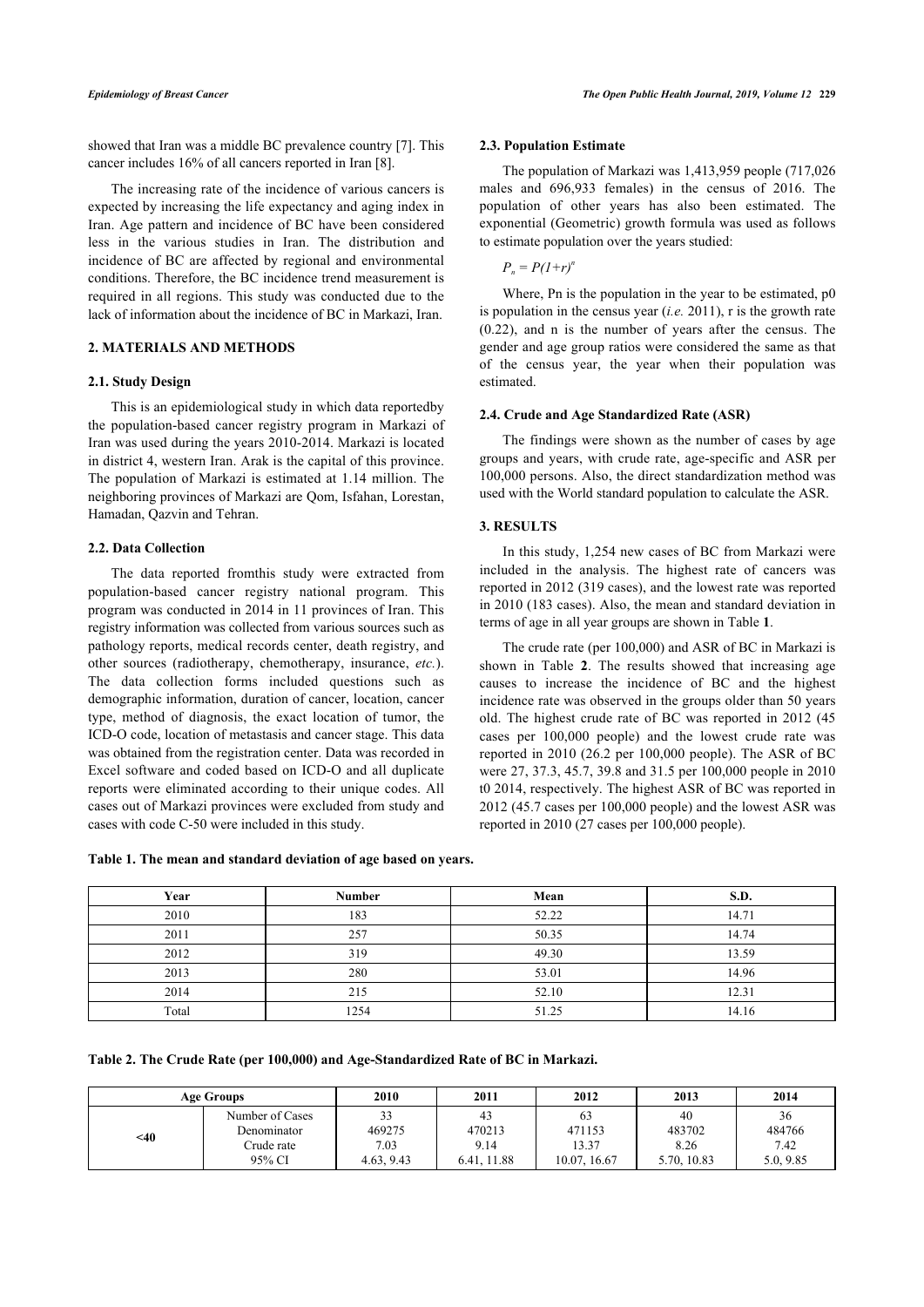*(Table 2) contd.....*

| <b>Age Groups</b>       |                 | 2010         | 2011         | 2012         | 2013         | 2014         |
|-------------------------|-----------------|--------------|--------------|--------------|--------------|--------------|
| $40 - 50$               | Number of Cases | 61           | 71           | 108          | 85           | 60           |
|                         | Denominator     | 87478        | 87653        | 87828        | 90167        | 90365        |
|                         | Crude rate      | 69.7         | 81           | 123          | 94.3         | 66.4         |
|                         | 95% CI          | 53.66, 89.17 | 63.6, 101.2  | 101.4, 147.7 | 75.49, 116   | 51.09, 85.08 |
| 50-60                   | Number of Cases | 32           | 80           | 77           | 74           | 57           |
|                         | Denominator     | 62286        | 62411        | 62535        | 64201        | 64342        |
|                         | Crude rate      | 51.4         | 128.2        | 123.1        | 115.3        | 88.6         |
|                         | 95% CI          | 35.72, 71.58 | 102.4, 159   | 97.64, 153.2 | 91.4, 143.8  | 67.48, 114.1 |
| 60-70                   | Number of Cases | 34           | 33           | 35           | 32           | 44           |
|                         | Denominator     | 36823        | 36897        | 36970        | 37955        | 38038        |
|                         | Crude rate      | 92.3         | 89.4         | 94.7         | 84.3         | 115.7        |
|                         | 95% CI          | 65.28, 127.8 | 62.54, 124.1 | 66.94, 130.1 | 58.95, 117.5 | 85.4, 154.2  |
| >70                     | Number of Cases | 22           | 24           | 31           | 48           | 18           |
|                         | Denominator     | 39681        | 39760        | 39840        | 40901        | 40991        |
|                         | Crude rate      | 55.4         | 60.4         | 77.8         | 117.4        | 43.9         |
|                         | 95% CI          | 35.95, 82.51 | 39.14, 88.19 | 53.8, 109.4  | 87.56, 154.3 | 27.1, 67.93  |
| <b>Total Crude rate</b> | Number of Cases | 182          | 251          | 314          | 279          | 215          |
|                         | Denominator     | 695542       | 696933       | 698327       | 716926       | 718503       |
|                         | Crude rate      | 26.2         | 36           | 45           | 38.9         | 29.9         |
|                         | 95% CI          | 22.37, 29.97 | 31.56, 40.47 | 39.99, 49.94 | 34.35, 43.48 | 25.92, 33.92 |
| <b>ASR</b>              |                 | 27           | 37.3         | 45.7         | 39.8         | 31.5         |
| 95% CI                  |                 | 18.99, 36.32 | 29.4, 46.21  | 36.44, 54.28 | 31.26, 48.25 | 23.92, 39.98 |

#### **4. DISCUSSION**

The results obtained from our study showed that the ASR of BC in Markazi was increased from 27/100000 to 45.7/100000 in 2012. This rate was decreased again to 31.5 in 2014. An increasing trend was observed in ASR in this study from 2010 to 2014.

The various studies conducted in Iran have shown similar results. ASR was examined for BC during the 11-year period in Mirzaie's study in Kashan in 2016. ASR was increased from 20.2/100000 in 2001 to 32.8/100000 in 2011 [\[9](#page-3-8)]. In a study conducted by Nouruzinezhad in Mazandaran, BC was ranked first with ASR 23.76[[10](#page-3-9)]. Also, Babae *et al.* in their study showed that BC with ASR 21.3 was first cancer in the age group of 40-44 years old [\[11](#page-3-10)]. While the ASR was 67.8 in developed countries, it was 23.8 in the developing countries and is 37.5 all around the world [[12\]](#page-3-11). In a study conducted in 2012 on the epidemiological pattern of BC in Iranian females, it was shown that ASR for BC was 28 per 100,000 personyears. This study identified an unusually rapid increase in BC rate at the age of 25. The ASR of BC was significantly lower in females from Turkmen ethnicity and those from rural areas. This study showed that ASR of BC increases annually at age 25, and then after a decrease, the second peak occurs at age 65 [[10\]](#page-3-9). ASR was reported to be 18.4% for BC by GLOBOCAN in Iran in 2008 [[12\]](#page-3-11). A study conducted in Kermanshah from 2001 to 2006 showed that the annual change in BC incidence was increased and the ASR of BC has been increased by 1.5/100,000 [[13](#page-3-12)]. Another study conducted by Mehrbani *et al.* in Fars showed that the BC incidence was increased [[14](#page-3-13)]. In general, the various studies showed that the incidence trend of BC was similar and additive in all provinces that this issue can be also observed in Markazi. However, the incidence of BC has been decreasing in Italy [[15\]](#page-3-14), French [\[16\]](#page-3-15), and the USA [[17\]](#page-3-16), which is opposite to that reported in Iran.

This study showed that most BC cases occurred at the age of 50-60 in all years. Mostly reported, ASR were for these ages. BC had the highest frequency in 5 and 6 decades of life. The ASR of BC was increased in the age of 50 and then decreased after menopause [[18\]](#page-3-17). A review study showed that most cases of BC occurred in the age of 40-49 and this result was not consistent with our study [[19\]](#page-3-18). The other studies also suggested that the most incidence rate was for the age under 50 [[10](#page-3-9)]. In a study conducted in Mazandaran, the highest rate of ASR of BC was reported at age of 50-55 that was consistent with our results [\[20](#page-3-19)].

#### **CONCLUSION**

BC incidence rate and ASR were reported to increase in Markazi in 2010-2014. According to this result, the evaluation of measuring parameters of this increase is required. Therefore, it is recommended to conduct further studies related to various factors that can increase the incidence of BC.

# **LIST OF ABBREVIATIONS**

| ASR | = | Age Specific Rate    |
|-----|---|----------------------|
| BС  | = | <b>Breast Cancer</b> |

### **ETHICS APPROVAL AND CONSENT TO PARTI-CIPATE**

The protocol of the study was approved by the ethics committee of Arak University of Medical Sciences under grant number IR.ARAKMU.REC.1397.184.

### **HUMAN AND ANIMAL RIGHTS**

No animals were used in this research. All human research procedures followed were in accordance with the ethical standards of the committee responsible for human experimentation (institutional and national), and with the Helsinki Declaration of 1975, as revised in 2013.

#### **CONSENT FOR PUBLICATION**

Written informed consent was obtained from all the participants prior to publication.